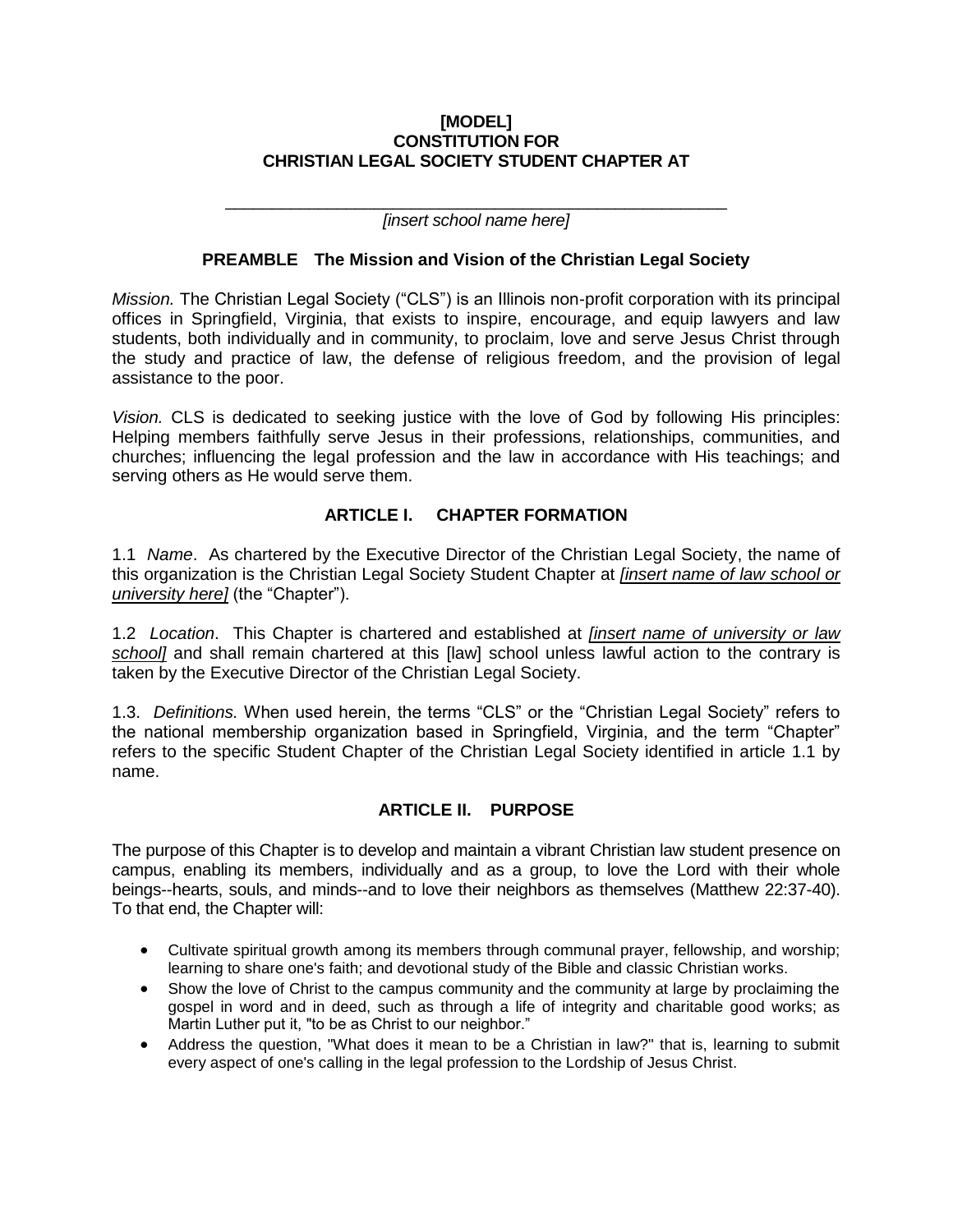# **ARTICLE III. STATEMENT OF FAITH**

3.1. *Statement of Faith.* All officers of this Chapter must subscribe to the Christian Legal Society Statement of Faith:

*Trusting in Jesus Christ as my Savior, I believe in:*

- *One God, eternally existent in three persons, Father, Son and Holy Spirit.*
- *God the Father Almighty, Maker of heaven and earth.*
- The Deity of our Lord, Jesus Christ, God's only Son conceived of the Holy Spirit, born of the *virgin Mary; His vicarious death for our sins through which we receive eternal life; His bodily resurrection and personal return.*
- *The presence and power of the Holy Spirit in the work of regeneration.*
- *The Bible as the inspired Word of God.*

All officers must also affirm the CLS Community Life Statement and agree to operate the Chapter under its principles.

## **ARTICLE IV. MEMBERSHIP**

4.1 *Chapter Activities.* All meetings and activities are open to anyone who is part of the law school or university community, including faculty, staff, and students.

4.2. *Chapter Membership*. Any full- or part-time student at [*insert name of law school or university*] may be a member of the Chapter if he or she attends at least 50% of the Chapter's regular meetings or activities. *[Upon request, CLS will consider whether to permit a chapter to have further appropriate membership requirements.]* Membership in the Chapter does not confer or imply membership in CLS.

4.3 *Eligibility to Vote*. Chapter members are the only persons eligible to vote for Chapter business that is put to a membership vote.

4.4 *Termination*. Any Chapter member who, for any reason, ceases to be a student at the School shall immediately cease to be a member of the Chapter.

#### **ARTICLE V. OFFICERS**

5.1 *General*. A Chapter must consist of at least three officers who are members of CLS and enrolled as students at the School. *[Upon request, CLS will decide whether to allow a chapter with fewer than three officers.]* All Chapter officers shall be members of CLS in good standing. Any Chapter officer who, for any reason, ceases to be a student at the School or whose CLS membership expires shall immediately cease to be an officer of th*e* Chapter.

5.2 *Officer Duties.* The following offices and duties are stated for the use of those holding office. The offices of Secretary and Treasurer may be held by the same person.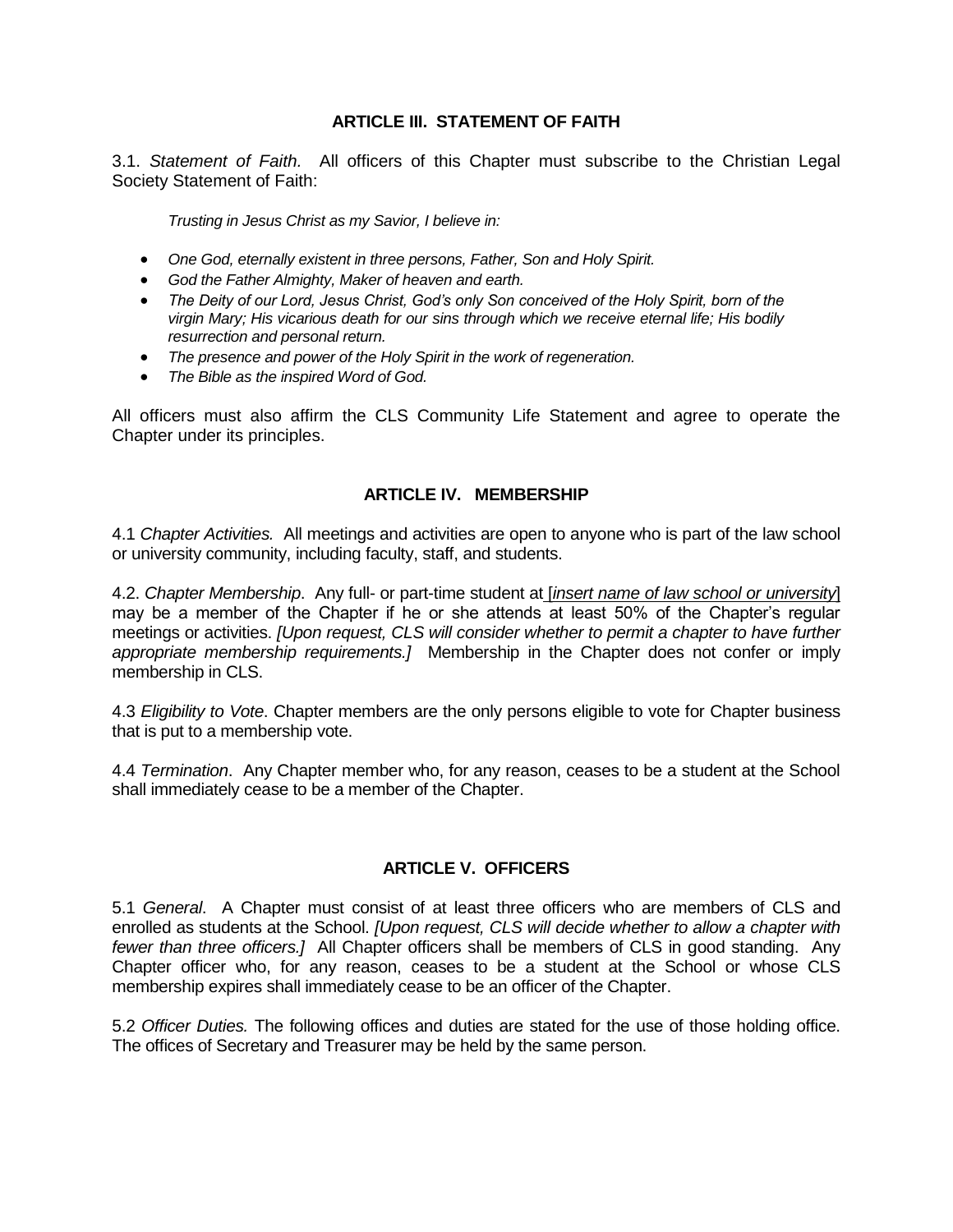President. The President shall preside over Chapter business meetings and meetings of the Officers. The President shall operate as the Chapter's representative and primary spokesperson to the law school community, university community, and public-at-large in all matters for which a formal representative is required or appropriate. The President shall also serve as the Chapter's primary contact person with CLS and shall immediately advise the CLS national office of any significant operational or policy conflicts or other problems within the Chapter or between the Chapter and another entity.

The President shall be responsible to select and notify the officer(s) who are to lead the Bible study, prayer, and worship. The President shall also be responsible for inviting any guest speakers. With the consent of the other officers, the President may delegate either or both of these two responsibilities to another officer.

Vice President. The Vice President shall assist the President in the discharge of his or her duties, as the President may direct, and shall perform such other duties as from time to time may be assigned to him or her by the President. In the absence of the President, or in the event of the President's inability or refusal to act, the Vice President shall perform the duties of the President, and when so acting, shall have all of the powers of, and be subject to all of the restrictions upon, the President.

Secretary. The Secretary shall maintain all non-financial records of the Chapter. The Secretary shall be responsible for (a) preparing minutes of all meetings and (b) assisting the President in filing the annual reporting form with CLS.

Treasurer. The Treasurer shall be responsible for maintaining all financial records of the Chapter, including, but not limited to, all records of the payment of funds, deposits and disbursements from the Chapter's bank accounts pursuant to the procedures described in Article VIII.

Other Officers. Any other Chapter Officers appointed pursuant to this Article shall have such duties as are assigned to them by the President.

Each officer is expected to lead Bible studies, prayer, and worship at Chapter meetings as tasked by the President. Although the President is the primary spokesperson for the Chapter, each officer also serves as a spokesperson for the Chapter.

5.3 *Bearing Witness of Christ.* The Chapter is expected to bear witness of Christ.

5.4 *Transition of Authority*. To insure the continual wellbeing of the Chapter, outgoing officers shall facilitate the orderly transition of authority by taking adequate time in the winter and spring to train new Chapter leaders. The Chapter shall implement a procedure for the naming of at least three new officers by April 30 of each year. No later than May 1, the outgoing President or Secretary shall inform the CLS office of the names and contact information of the incoming officers.

5.5 *Election of Officers.* Officers shall be elected by vote of the officers at the meeting of the board of officers called for that purpose each year. Officers may vote in consultation with members, faculty advisors, or other campus ministry staff, should the officers so choose. Any vacancies in the board of officers shall be filled by a majority vote of the remaining officers.

[*Alternative 5.5. To be used if your university administration requires democratic elections (please delete this alternative section otherwise).* Election of Officers. Officers shall be elected by a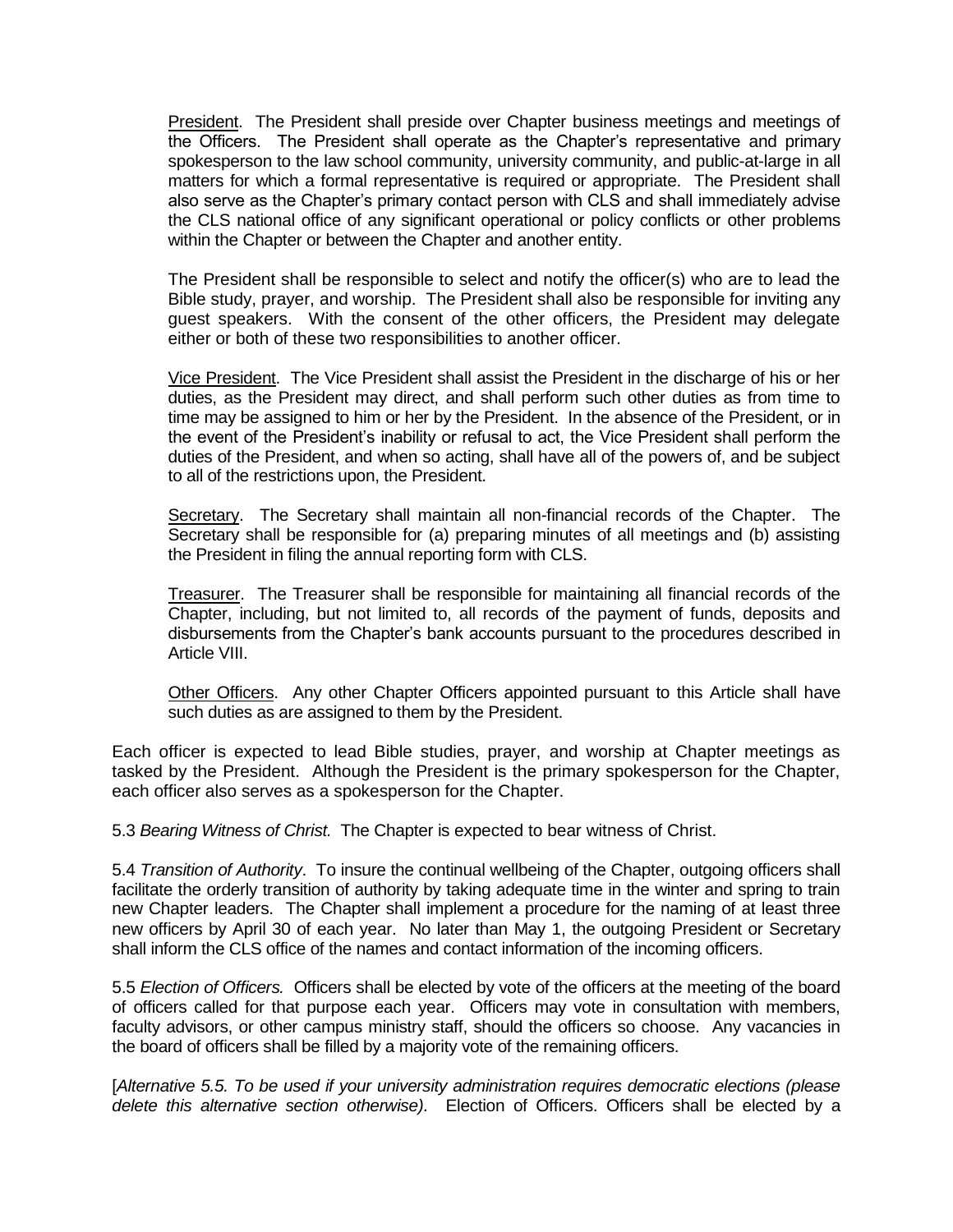majority vote of the Members at the Chapter meeting called for that purpose in the spring semester each year. Any vacancies shall be filled by a majority vote of the remaining officers. ]

5.6. *CLS Membership of Newly-Elected Officers*. In order for a Chapter to retain its affiliation with CLS, each officer, upon election, must join CLS if he or she is not already a member.

5.7 *Forcible Removal of an Officer.* The removal of a current officer prior to the end of term requires a majority vote of officers or action by the CLS. Such action may be initiated by Chapter members or officers or CLS.

## **ARTICLE VI. MEETINGS**

Chapter meetings shall be held with enough frequency to accomplish the mission and purposes of the Chapter. At least four general meetings shall be held during each school year. The officers, in consultation with the chapter members and any advisor, shall determine the frequency, time and place, and agenda of each meeting and shall insure that adequate notice is given of each meeting.

The President shall be responsible to select and notify before each meeting the officers who are to lead the Bible study, prayer, and worship as well as for inviting any guest speakers.

All students, staff, and faculty are welcome to attend CLS meetings and events, regardless of race, age, disability, color, national origin, religion, race, sex, veteran status or sexual attraction/sexual practices.

# **ARTICLE VII. FINANCES**

The Chapter may raise revenues through contributions, fundraising activities, or by applying for funds otherwise available to student groups. A Chapter shall never charge local dues. If the Chapter chooses to raise revenues, it shall insure that the highest standards of Christian morality and financial integrity are met. At a minimum, the Chapter shall: maintain its funds in a segregated checking or savings account managed according to School standards; require the signatures of two officers to write a check or withdraw funds; incur financial obligations only when there is sufficient funding to honor the obligations; pay all debts in a prompt manner; and maintain accurate financial records showing all receipts and expenditures and all assets and liabilities of the Chapter. Upon request, the Chapter's financial records shall be made available to CLS.

#### **ARTICLE VIII. RESTRICTIONS ON ACTIVITIES**

The Chapter shall not carry on any activities prohibited by CLS under its bylaws or by Sections 501(c)(3) and 170(c)(2) of the Internal Revenue Code. Without the prior written consent of the CLS Executive Director, the Chapter shall not: be a voluntary party in any litigation; seek legal counsel from an attorney not on CLS staff; lobby (including the publishing or distribution of statements) or otherwise attempt to influence legislation; or participate or intervene in any political or judicial campaign on behalf of any candidate for office. No part of the net income of the Chapter shall inure to the benefit of its officers or other private persons, except that the Chapter shall be authorized to pay reasonable compensation for services actually rendered and to make payments and distributions in furtherance of its purposes.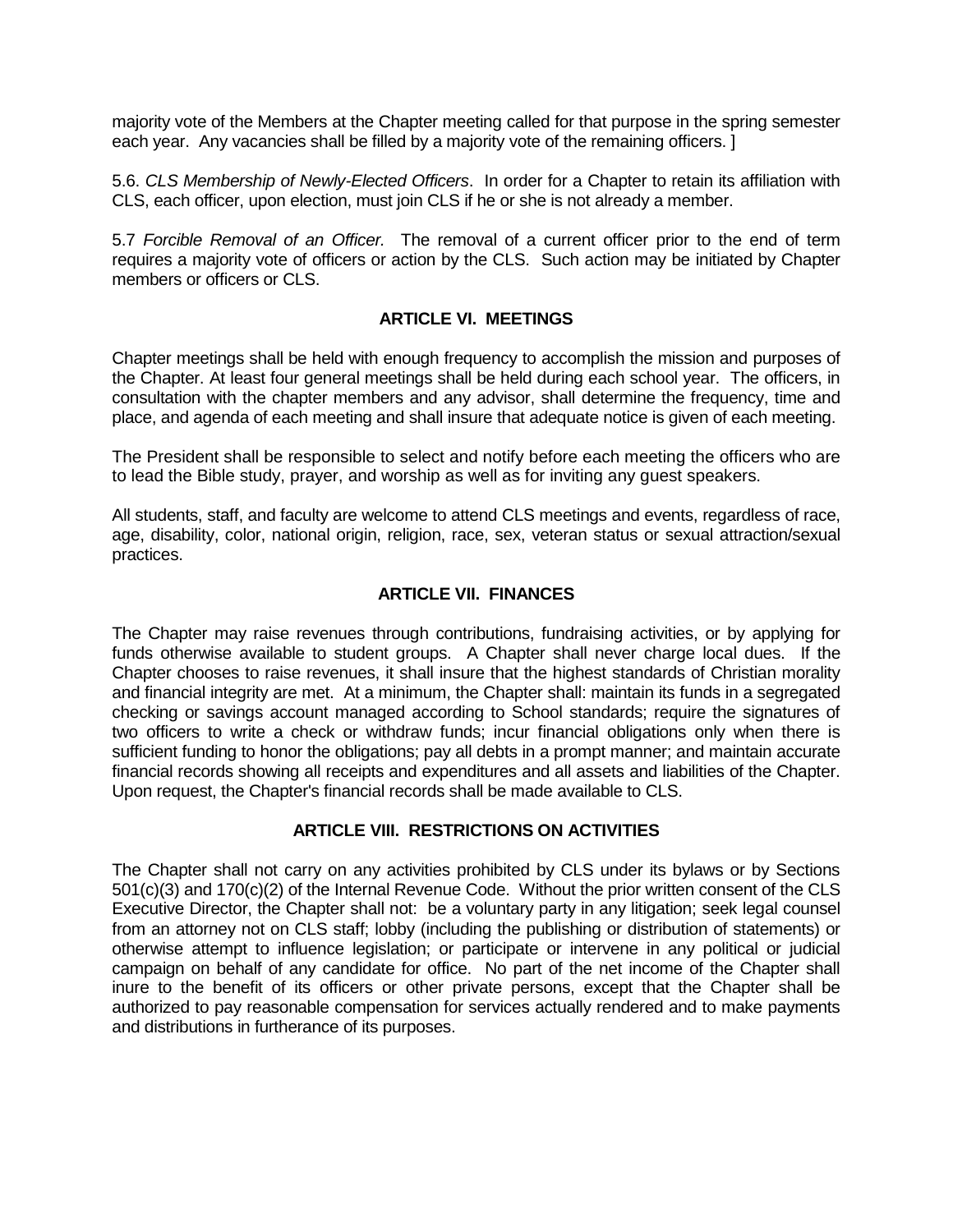## **ARTICLE IX. AMENDMENTS AND INTERPRETATION**

9.1 *Amendments.* The Chapter may amend this Constitution by a 75% member vote, or unanimous vote of the officers; provided, however, that no amendment shall have any force or effect unless it has been approved in writing by the CLS Executive Director. Request for approval of any amendment must be submitted in writing to **CLS Law Student Ministries, 8001 Braddock Rd, Suite 300, Springfield, VA 22151, lsm@clsnet.org.**

9.2 *Interpretation.* Any conflict or disagreement among Chapter officers or members as to the meaning or interpretation of this Constitution shall be submitted in writing to the Christian Legal Society, through the Executive Director or Director of Law Student Ministries. The decision of the CLS Executive Director resolving the conflict or disagreement shall be final. In the event of any conflict or inconsistency between this Constitution and the CLS bylaws, the terms and provisions of the CLS Bylaws shall control. The Chapter, on behalf of its officers and members, agrees to submit any conflict with CLS to mediation or arbitration using the services of Peacemaker Ministries.

# **ARTICLE X. FORCE AND EFFECT OF CONSTITUTION**

This Constitution shall take effect when the CLS Executive Director executes an affiliation agreement, accepting this Constitution, and shall remain in effect until terminated in writing by either party or until the Executor Director of CLS determines that the Chapter ceases to meet the qualifications of a CLS student chapter as enumerated in this Constitution and Art. XIII of the CLS Bylaws. If the Chapter Constitution is terminated, the Chapter ceases to exist.

**CONSTITUTION ADOPTED ON:** \_\_\_\_\_\_\_\_\_\_\_\_\_\_\_\_\_\_\_\_\_, 20\_\_\_\_.

**SIGNED:**

Chapter Officer and CLS Student Member

Print Name:

Chapter Officer and CLS Student Member

Print Name:

Chapter Officer and CLS Student Member

Print Name: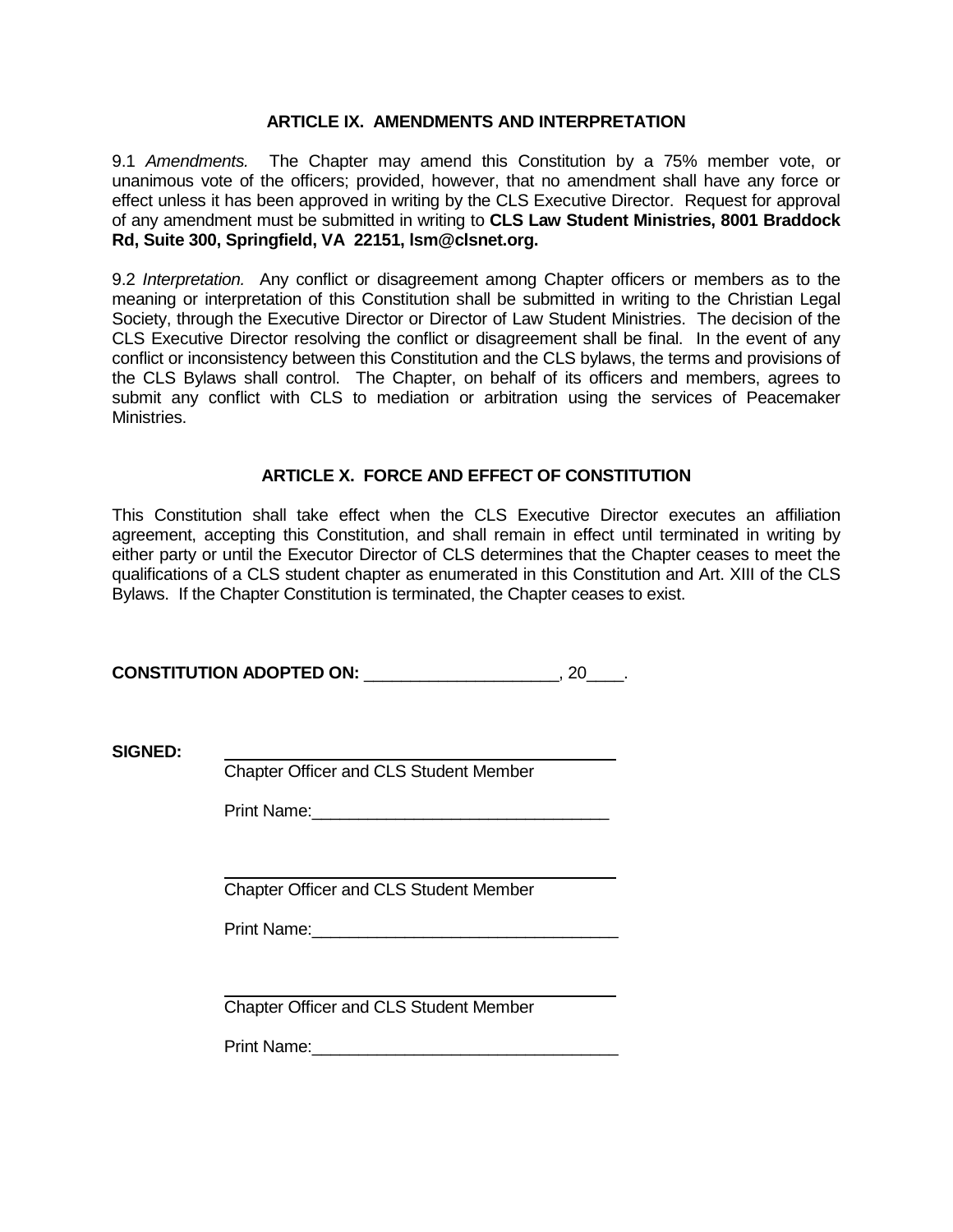## **AFFILIATION PROCESS**

To form a student chapter of CLS, at least three officers who are members in good standing of the Christian Legal Society must sign this Constitution, complete the Application for Recognition as a Student Chapter of the Christian Legal Society ("Affiliation Agreement"), and submit the originals of the Constitution and Affiliation Agreement to

#### **CLS Law Student Ministries 8001 Braddock Rd., Ste 302 Springfield, VA 22151 (mail)**

The Law Student Ministries Director shall forward copies of the Constitution and Affiliation Agreement to the CLS Executive Director. If the Executive Director accepts the application, he or she shall send a signed acceptance document ("Acceptance") to the Law Student Ministries Director, who shall place the original Acceptance in the Chapter file and promptly forward a copy to the Chapter.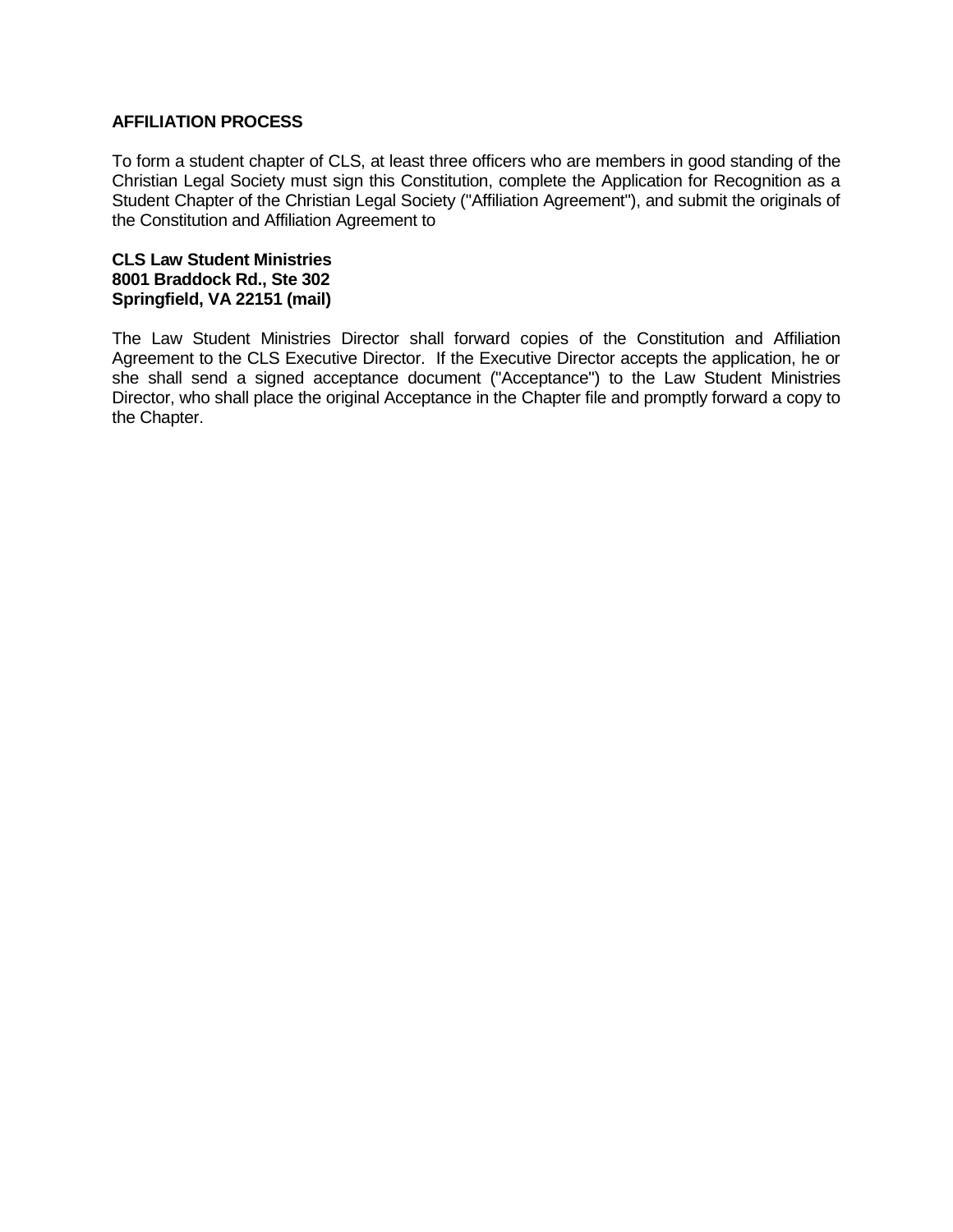# **APPLICATION FOR RECOGNITION AS A STUDENT CHAPTER OF THE CHRISTIAN LEGAL SOCIETY**

## **AFFILIATION AGREEMENT**

In consideration of the right to be recognized as an affiliated student chapter of the Christian Legal Society ("CLS") and to enjoy all the benefits and privileges arising from that status, applicant, the CLS Student Chapter of [insert name of educational institution] agrees:

- 1. To abide by the chapter Constitution and to maintain it without alteration, unless written approval for amendment is obtained from the CLS Executive Director.
- 2. To accept as binding the decision of the CLS Executive Director in response to any inquiry concerning the meaning or interpretation of the local Constitution.
- 3. To permit and facilitate the inspection of applicant's records and operations at any time by the Christian Legal Society.
- 4. To recognize ownership by CLS of the trademarks and service marks CHRISTIAN LEGAL SOCIETY, CLS and a symbol consisting of a cross and scales of justice, and the exclusive right of CLS to control the quality of services offered and materials produced by applicant under these marks. Upon request, to provide CLS with copies of any or all materials carrying the CLS marks.
- 5. To cease immediately to hold itself out as a CLS student chapter upon demand by CLS or upon termination of this agreement and thereupon to discontinue promptly the use of the CLS marks.
- 6. To advise CLS of any significant operational or policy conflicts or other problems within the Chapter or between the Chapter and the School.
- 7. To ensure, early in the school year, that the chapter advisor and student chapter officers read the Student Chapter Manual and familiarize themselves with the contents of the Resource Packet.
- 8. To make every effort to insure that one or more student chapter officers or members attend the CLS National Conference each year and to assist CLS by raising funds at the local level for this purpose.
- 9. To respond promptly to all CLS inquiries and, by May 1 of each year, to inform the LSM office of who the incoming officers will be.
- 10. This agreement shall continue in effect until terminated by either party or until applicant ceases to exist, whichever occurs first. Either party may terminate this agreement at any time by written notice to the other party.